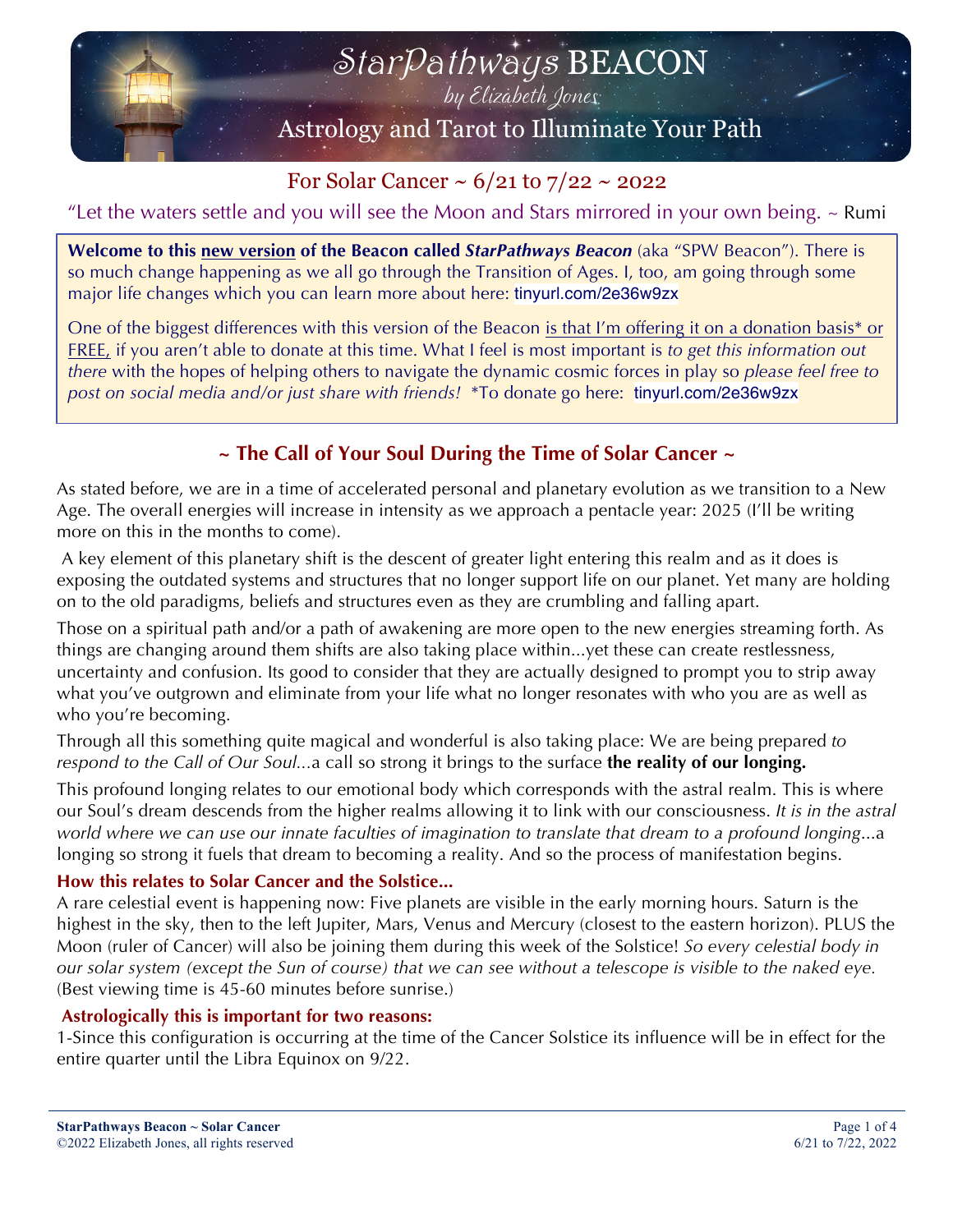2-AND since it's happening just before the Sun rises there will be a lot of ethereal activity occurring in our dream/sleep state. It's quite likely that a lot has been brewing in your subconscious of late and now, in this next quarter, much will be emerging from there that will be relevant to "the Call of Your Soul" for the portals and gateways opened at the Solstice allows your Soul presence to flood your psyche with its agenda and for where to go from here.

Edit: Mid-month is an important time to watch for it is when Mercury (the messenger of the Gods) is catching up with the Sun (our conscious awareness) and will very likely have plenty to impart. Hence pay extra attention during that time to what you're thinking, to conversations and to ideas and insights you may have as they could all be messages that will bring clarity to what's been taking place on the astral realms of late.

At this time a threshold is crossed between you subconscious to your conscious mind bringing insights and information for what your Soul is calling you towards so you can live the life that embraces your true potential and to *allow the life force descending from the higher realms to be lived through you. Sending you light-filled blessings. ~Elizabeth*

<< Your donations are greatly appreciated**:** https://starpathways.com/donation/ >>

**. . . . . . . . . . . . . . . . . . . . . . . . . . . . . . . . . . . . .**

# **:: Key Events During Solar Cancer 2022** (6/21 to 7/22) **::**



**6/21 Sun enters Cancer at 2:13 am PT until 7/22** As stated above shifts are in the air! Be open to the transformative energies swirling around. •**Areas of focus this month:** Family, home, children's well-being; the generation before and after you; feeling safe and secure, what nurtures and sustains

you. Your roots and what gives you a sense of belonging, home and comfort. •**Qualities to develop:** Making *your Self* a priority. Listening to and heeding your intuition. Being receptive. Nurturing others while also allowing yourself to be nurtured. Honoring yours (and others) feelings. Being a good listener. •**Lower frequencies**: Dwelling on/regretting events of the past. Ignoring your deeper emotions as they arise. •**What to be grateful for**: Your connection to others, your family and home. The gifts of your ancestral heritage and your spiritual lineage. **What opportunities to look for and ways to connect with the higher frequencies:** Being renewed through connecting to the Light of your spiritual lineage. Healing old wounds, possibly even from past lives. Discovering where you belong and what is calling you. Making decisions that move you towards your true destiny and soul purpose.

**. . . . . . . . . . . . . . . . . . . . . . . . . . . . . . . . . . . . .**

# **Other events taking place this month...**

**6/22 Venus enters Gemini until 7/17** Enhances and enriches social activities and all forms of communication and exchanges as the desire to connect and share increases. Venus here also softens our tone and can ease difficult conversations. Will help to dissipate negativity and anxiety and to lighten things up which can help in navigating the intensity taking place these days.

**6/25 to 6/28 Mystical Balsamic Moon Phase** This is an especially fertile time as is the Balsamic phase this month. Hence the intentions you set and/or what you envision has greater potential to take hold in your psyche and then to manifest in your life. There is a feeling of karmic culmination present as an old cycle is ending, laying the ground for a new one to begin.

During this time the veils between worlds are especially thin, allowing you to connect with places of mystical otherworldliness. This is especially true now as Neptune is also stationing retrograde...

# **6/28 New Moon at 7:53 pm at 7˚23' Cancer &** Neptune stations retrograde until 12/3

Emphasizes: Compassion, empathy, home and family dynamics. Strong emotions are likely and you may feel quite vulnerable and/or ultra-sensitive. Memories surface unexpectedly and you find you feel nostalgic, longing for a simpler time. Jupiter is squaring the Sun-Moon which can magnify any of these making everything feel and seem bigger and more important than they actually may be.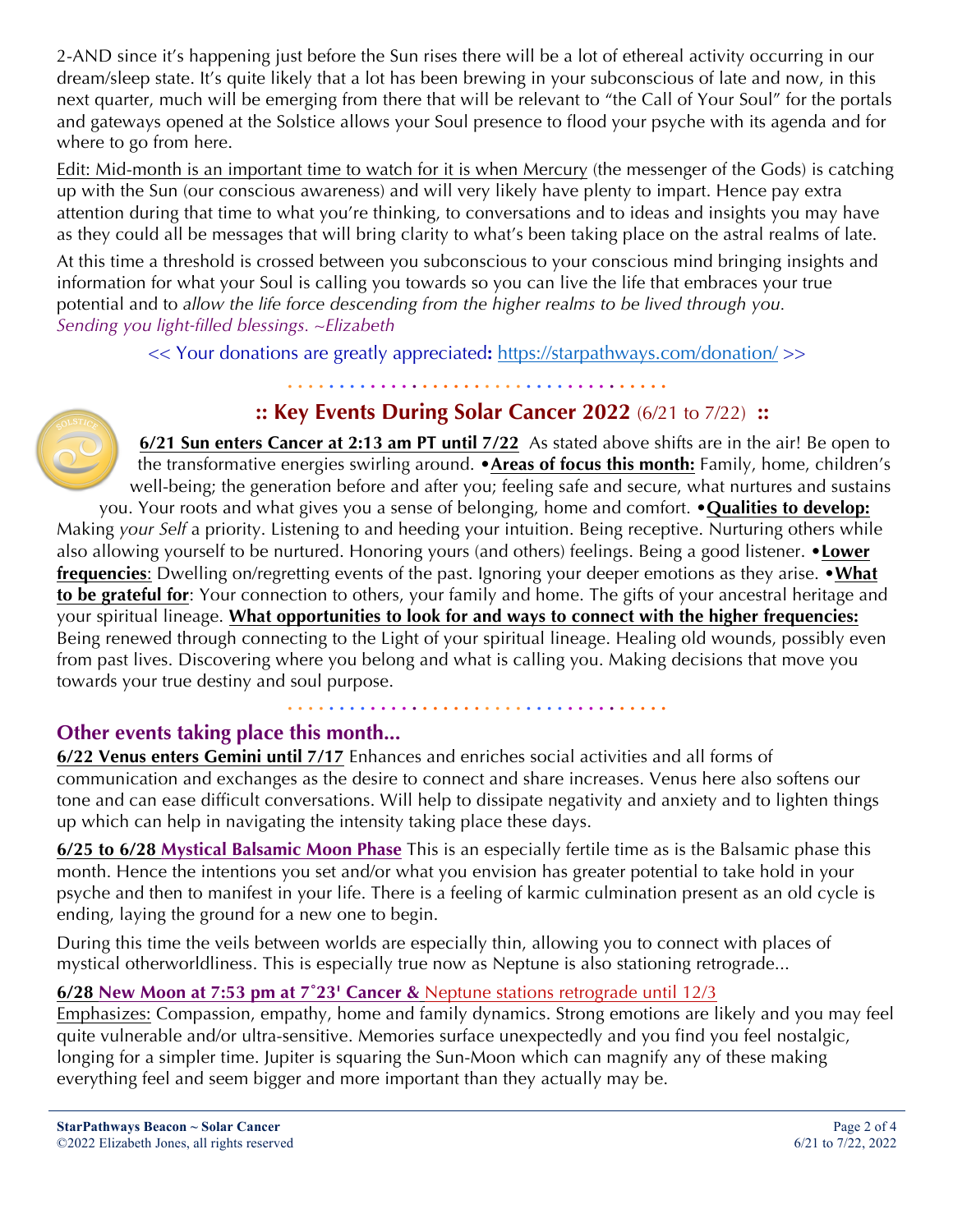Key aspect: Neptune, the most mystical and spiritual of the planets, is also stationing retrograde now and adds another layer of mystery and perhaps confusion to this time making it a challenge to stay centered and focused. Overall, during these few days you may feel spacy, more sensitive and impressionable. Be sure to rest and retreat as needed. \*It's helpful to remember that the cosmic agenda of Neptune is to help us surrender to a higher will, to deepen your connection to Spirit and to bring greater peace of mind. *This can be a time of inspiration initiating a renewal of faith and hope. \*Trust your intuition and listen to messages as they will be abundant around this lunation.*

**6/29 to 7/2 Mars square Pluto** Very dynamic energies are present bringing instability to the air. The status quo is challenged and no longer acceptable resulting in some potentially disruptive events, volatility and aggressive power plays. Personally this aspect asks you to dig deep to find the source of resistance to change. As you do a potent creative force is tapped into that greatly increases your capacity to manifest your dreams.

**7/4 Mars enters Taurus until 8/20** Facilitates productivity and being able to get and stay focused. Helps you in accomplishing tasks requiring stamina and perseverance. Can help to stabilize the emotions and get more grounded. Mars here seeks approaches that are uncomplicated and simple to implement. Some cautions: Can increase stubbornness and resistance to change even if it is what is best for the situation at hand. Brings a greater focus to the financial sectors, as well as to your own finances.

**7/4 Mercury enters Cancer until 7/19** Your thoughts and feelings tend to merge into one process allowing you to make decisions and take action based on both. You feel more impressionable than usual and extrasensitive to your environment. Increases nostalgia and melancholy. Heightens intuition. Trust your instincts.

# **7/13 Full/Super Moon at 11:38 am PT at 21˚21' Capricorn**

Emphasizes: Traditions; karma/destinies; your foundation and home base, family and multi-generation issues plus finding a sustainable home-work balance. Culminations occur and results from past actions become clearer on or around this FM. Dynamic Mars plays a subtle but key role in outcomes making it very important to take slow down and be extra mindful before acting or making decisions.

Key aspect: Moon conjunct Pluto and opposite the Sun indicates that something significant needs to be uncovered and released in order to move on. It also intensifies the sense of urgency that will likely be in the air. Issues related to control of power are also prominent especially in the World at large.

**7/17 Venus enters Cancer until 8/11** Venus is comfortable in Cancer as her loving inclinations turn towards caregiving and nurturing. Now it's easier to be empathic and compassionate. If you're feeling stretched or overwhelmed Venus here serves to remind you that simple things like preparing a healthy meal, spending time outdoors or going for a leisurely walk can replenish a weary soul. Beautifying/decorating your home can be very nurturing as well.

**7/19 Mercury enters Leo until 8/3** Stimulates your imagination and creativity. Your desire to express yourself in some way could be stronger than usual. Lively and dynamic conversations occur more frequently. Avoid being melodramatic, arrogant and/or prideful. Don't make mountains out of molehills!

**7/22 Sun enters Leo at 1:06 pm until 8/22** Emphasis: Your courage, what brings you joy and creativity. Brings enthusiasm to some area of your life. >See next month's *StarPathways Beacon* for more info.

# << Your donations are greatly appreciated-learn more**:** https://starpathways.com/donation/ >>

**Spiritual Focus for the Month**: Allowing the Universe to support and nurture you. Connecting to your spiritual lineage can bring revelations and comfort. Your longing for connection to the Divine is strong. Spiritual visions, insights and initiatory experiences are possible. From an esoteric perspective: As well as your physical home Cancer also rules *the home for your soul while incarnated*. This can help to explain why we often feel home sick and long for a more peaceful and nurturing environment during Solar Cancer. Creating a space or an altar in your home encourages your soul to descend further into your consciousness and your body. **Cancer is:** "The Light within form" which is said to be the dark light of matter, awaiting the stimulation of the Soul. ~Esoteric Astrologer-Malvin Atley